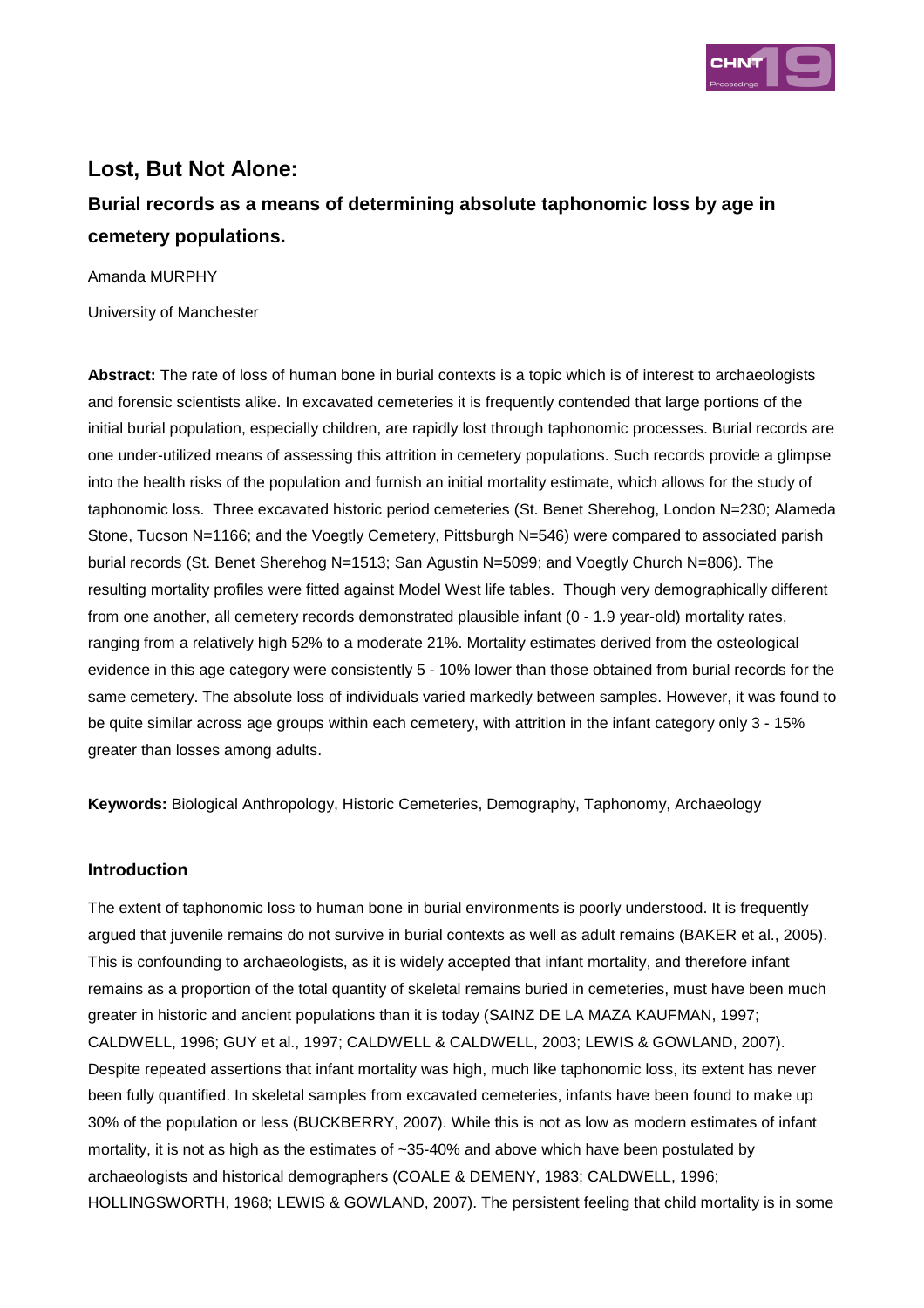

way unknowable hampers the demographic study of ancient populations. If infant mortality is consistently thought to be "high", while recovery from cemetery contexts is demonstrably "low", a paradox is created in which it is extremely difficult to study the material culture of burials; and correspondingly difficult to study larger demographic questions. These two types of queries are important to our understanding of postmortem osteological processes, as well as the wider study of ancient populations.

Infant mortality is one of the best indicators of the health of any population, and so is of great interest to archaeologists (ACSADI & NEMESKERI, 1970; CHAMBERLAIN, 2006). Comprehension of taphonomic processes, which must be understood first, is crucial to a number of fields in addition to the study of demography. People have long debated the survivability of bones in post-mortem contexts, from both the recent perspective of forensic science to the more venerable time-scale of paleontological research (MANT, 1987; ARCHER, 2004; MORTON & LORD, 2006; CARTER et al., 2008, 2010; URURAHY-RODRIGES et al., 2008; STOKES et al., 2009; ROSS & CUNNINGHAM, 2011; UBELAKER & ZARENKO, 2011; VON ENdt & ORTNER, 1984; SILLEN, 1989; WILLEY et al., 1997; NIELSEN-MARSH & HEDGES, 2000 a & b; STINER et al., 2001; DENYS, 2002; JANS et al., 2004 NIELSEN-MARSH et al., 2007; SMITH et al., 2007; TURNER-WALKER & JANS, 2008; FERNÁNDEZ-JALVO et al., 2010). If infant bones disappear more rapidly and completely, is it owing to chemistry, physical processes, or poor recognition and hence lowered potential for recovery? If infant remains are not lost at a greater rate than those of adults, why has this notion that they are missing persisted for so long? To the credit of archaeologists, the question is not easy to resolve. It is known that the decomposition of bone is influenced by a broad range of interacting factors including element size; bone density; soil acidity; hydrological conditions; temperature; burial depth and duration; whether the body is buried with adhering flesh; the extent of exposure or preservation of the body before burial; and disturbances ranging from root infiltration, to animal burrowing, to grave reuse, to overbuilding (ibid.). Attempts to study infant mortality and the preservation of their remains have been limited by these numerous variables, and the paucity of samples available for study (see GORDON & BUIKSTRA, 1981; WALKER et al., 1988; LANPHEAR, 1989; GRAUER & MCNAMARA., 1995; SAUNDERS et al., 1995; GUY et al., 1997; BUCKBERRY, 2007; BELLO et al., 2006; DJURIC et al., 2011; MANIFOLD, 2013).

One largely untapped method of addressing these questions is the comparison between the demography from burial records and excavated cemeteries. Three excellent candidates for this type of research are the Alameda Stone Cemetery, St. Benet Sherehog, and the Voegtly Cemetery (UBELAKER & JONES, 2003; MILES & WHITE, 2008; HEILEN & GRAY, 2010). These samples are superior to previously analysed populations in a number of ways: Firstly, all have thorough associated burials records (BANNERMAN & BANNERMAN, 1920; UBELAKER & JONES, 2003; THIEL, 2012). This is important because the use of less closely linked demographic records such as censuses and city wide mortality schedules may give a broader sense of a large population, but may be insufficiently specific to compare smaller populations. Second, none of the cemeteries in this study were poor houses, military cemeteries or other selective populations that may show strong age or sex biases. Finally, all were large, recently excavated samples. Many of the most commonly quoted sources on infant recovery- Walker and colleagues included- were based on samples excavated well before the 1980s. Recent samples are superior in that excavators now recognize the importance of excavating and assessing remains as best as possible, regardless of age or preservation.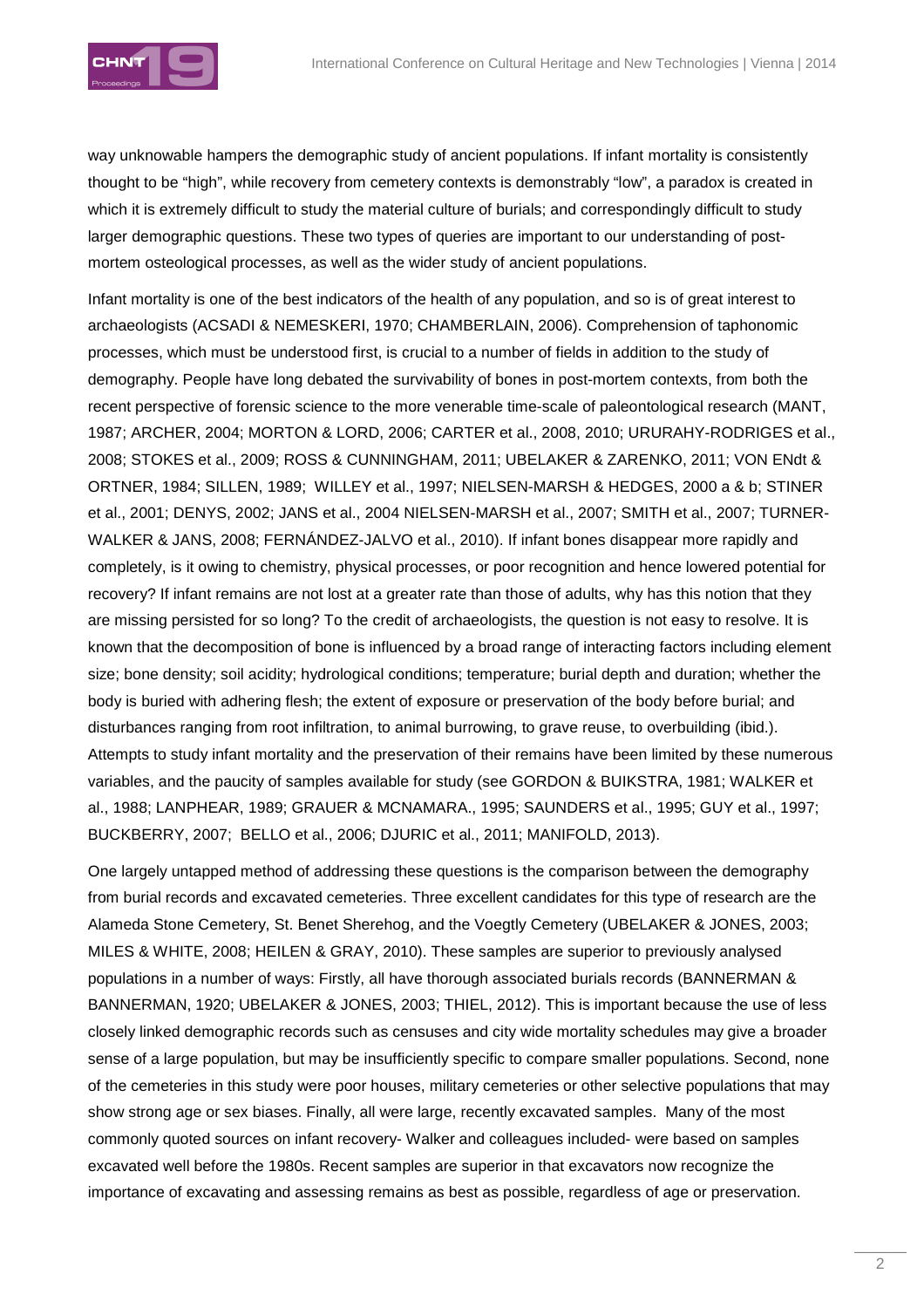

#### **Materials & Methods:**

Three historic cemeteries with associated burial records were studied. These were St. Benet Sherehog (N=230); Alameda Stone Cemetery (N=1166); and the Voegtly Cemetery (N=546) (UBELAKER & JONES, 2003; MILES & WHITE, 2008; HEILEN & GRAY, 2010). The burial records were derived from the Parish of St. Benet Sherehog & St. Steven Walbrook (N=1513), San Agustin Parish (N=5099), and Voegtly Church (N=814) (BANNERMAN & BANNERMAN, 1920; UBELAKER & JONES, 2003; THIEL, 2012). The samples ranged in date from 1670 to 1875 with some temporal overlap between all of the burial grounds (Tab. 1).

| <b>CEMETERIES</b>                                      | DATE (A.D.)    | <b>SAMPLE</b> | <b>LOCATION</b>     |
|--------------------------------------------------------|----------------|---------------|---------------------|
|                                                        |                | <b>SIZE</b>   |                     |
| St. Benet Sherehog                                     | 1670-1850      | 230           | London, UK          |
| Alameda Stone                                          | $~1851 - 1875$ | 1166          | Tucson, AZ, USA     |
| <b>Voegtly Church</b>                                  | 1833-1861      | 545           | Pittsburgh, PA, USA |
| <b>RECORDS</b>                                         |                |               |                     |
| Parish of St. Benet Sherehog<br>& St. Stephen Walbrook | 1716-1849      | 1513          | London, UK          |
| San Agustin Parish                                     | 1875-1909      | 5099          | Tucson, AZ, USA     |
| <b>Voegtly Church</b>                                  | 1834-1861      | 806           | Pittsburgh, PA, USA |

Tab. 1 – Populations Used in this Study

These cemeteries were chosen because they were large, recently excavated graveyards with thoroughly analysed and widely disseminated reports. In addition, each of the burial grounds is considered to have been completely excavated. All had associated parish burial records which were fairly complete. This enabled a direct comparison between the osteological sample and an approximation of the demographic composition of the population which was initially buried.

St. Benet Sherehog was a small London Anglican parish whose population was in gradual decline during the use of the excavated cemetery in question (MILES & WHITE, 2008). Located at 1 Poultry, the cemetery was fully excavated in 1994-1996 by the Museum of London Archaeological Service. The osteological sample included 187 individuals of known age, and 43 adults of unspecified age, for a total sample of 230. The cemetery records used are the combined burial records from the Parishes of St. Benet Sherehog and St. Stephen's Walbrook. Of the 1,687 burials recorded, 30% (N=507) were known to have been buried at St. Stephen's, while only 5% (N=84) were known to have been buried at St. Benet Sherehog. The remaining 65% have an unspecified burial place in one of the two cemeteries. Although the Post Medieval portion of the cemetery was in use from 1670 onwards to 1850, the burial records spanned only the years of 1716- 1850 (BANNERMAN & BANNERMAN, 1920). Of the total burials, 304 had imprecise but salvageable age categories such as infant, child, and adult. One-hundred-fifty-six individuals were excluded from the sample because their ages were completely unknown, leaving a sample size of 1,513.

The Alameda Stone cemetery was the only cemetery serving the population of Tucson, Arizona from 1851 to 1875 (HEILEN & GRAY, 2010). When the cemetery was in use, Tucson was an expanding frontier city,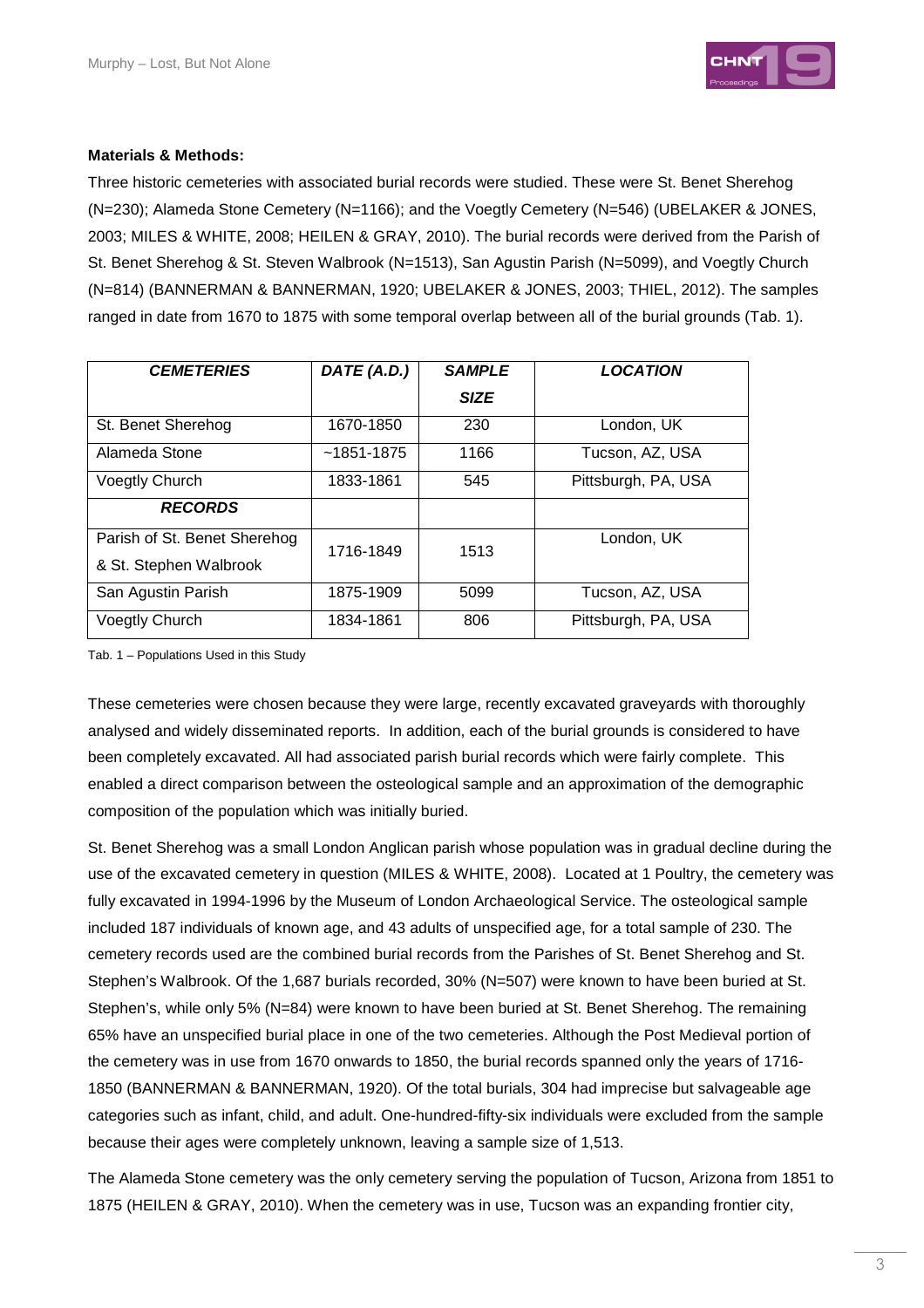

characterized by a mixed-race population of railroad workers, ex-soldiers, ranching families, and traders. Excavated in 2006 by SRI Corporation, the minimum number of individuals in the skeletal assemblage was 1,166. In the course of this project, the cemetery was completely cleared. Historical exhumations of some graves took place in 1882 and 1884 shortly after the closure of the cemetery. The construction of the Tucson Newspaper Building in 1953 is also known to have disrupted a number of bodies prior to the excavation of the cemetery. At least 48 individuals were removed during the latter. The number removed during the former is unknown (ibid.). The burial records studied were from the parish of San Agustin, which served the largely Catholic population of Tucson (THIEL, 2012). They include 5,099 individuals. The records were from slightly later period of 1875-1909. However because of the short use-period of the cemetery, it is unlikely that the composition of the dying population shifted drastically during this time. Alameda-Stone almost certainly had a Catholic section. It is also probable that the Catholic diocese, as the central religious organization of Tucson at the time, recorded many of the non-Catholic deaths in the city.

The Voegtly Cemetery served a Swiss-German Anabaptist population in Pittsburgh (then Old Allegheny Town), Pennsylvania from 1833-1861 (UBELAKER & JONES, 2003). During the burial ground's use, the area transitioned from a relatively prosperous Swiss-German suburb to an industrialized melting pot. Excavated in 1987 by GAI Consultants, Inc. and the Smithsonian, it was the earliest field project included in this study. Despite this, its excavation, analysis, and reporting were very thorough. At least 8 burials were known to have been disturbed or destroyed during construction in 1911, and a further 3 were exhumed after the cemetery's closure. Though a total of 724 features and 689 individuals were identifiable, bones were present for only 554 of these. Only those burials with bones present were utilized in this analysis. Nine sets of foetal remains were also excluded from general analysis. Of 896 individuals listed in the Voegtly Church burial records (1834-1861), only 823 were interred at the Voegtly Church (ibid.). Of these, only 806 had a known age at death, including 39 with non-specific ages. These individuals make up the sample. It is suspected by the translators of the records that some of these unaged burials, with the notation of "not seen" or "not displayed" may represent stillbirths or miscarriages.

The ages derived from the excavated cemetery populations and the burial records were divided into six age categories: 0-1.9, 2-11.9, 12-17.9, 18-34.9, 35-49.9, 50-99.9 years. These categories were chosen because the reporting of ages in the Alameda Stone Cemetery limited their further subdivision in the adult groups, and because they facilitate useful comparison with other data sets. The juvenile osteological age categories in use at St. Benet Sherehog ("Neonate", 1-5, 6-12, and 13-17 years) were also a limiting factor. Where they overlapped with the age groups used in this study, they were divided by the number of years in their original category. Some of the individuals were then reapportioned into the younger or older age category as appropriate. Despite lacking the detail to inform changes in preservation which may exist within the first year of life, the age categories in this study were generally suitable to study differences between infants, children, and adults. Analysis of the burial records, which often aged young individuals to the month, enabled a more refined understanding of age-specific mortality within each population. No individuals were included whose ages were estimated with indirect methods, such as those guessed by grave or coffin size. Individuals with completely unknown ages were excluded from both the records and osteological population. In the cases where ambiguous age categories were present, such as "Adult", "Child" or "Infant", they were divided and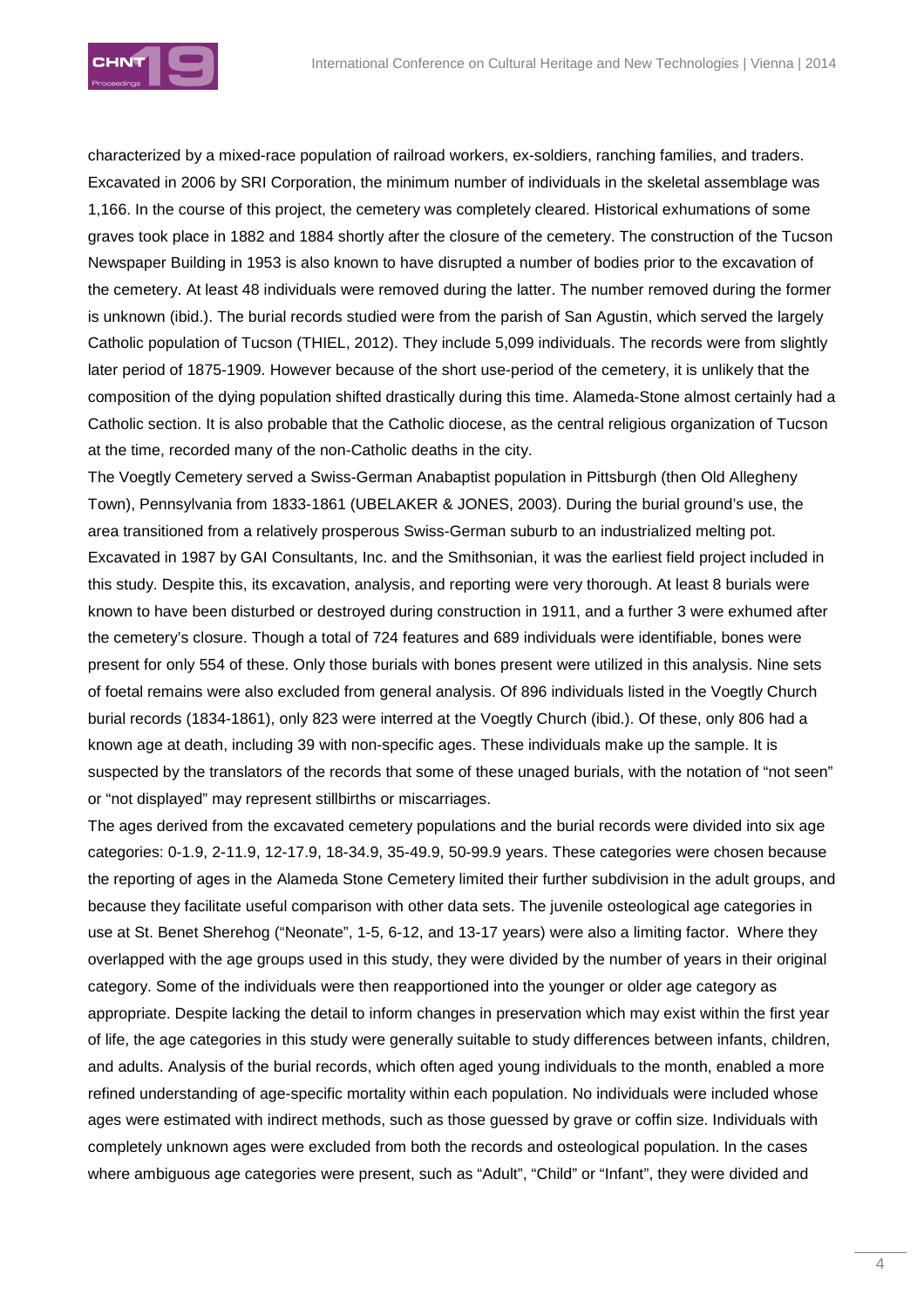

stacked into the most likely age sub-category. This was most prevalent in the burial records for St. Benet Sherehog (BANNERMAN & BANNERMAN, 1920).

Because developmental age was not more precisely listed in excavation reports, and death by month in utero could not be assessed, foetal remains were eliminated from the initial osteological analysis. However recorded stillbirths were included in the infant age category, as they were under-enumerated and potentially hidden in the burial records from San Agustin Parish and St. Benet Sherehog (BANNERMAN & BANNERMAN, 1920; THIEL, 2010). While this has the effect of increasing the appearance of infant loss, it prevents the accidental exclusion of full term infants who simply did not survive the birthing process in the representation of the population's initial mortality. Foetal remains recorded during the excavation of St. Benet Sherehog, had been merged with 1-4 week old individuals into a "Neonate" age category in the report. An additional 15% of the 1-5 year old age group from the St. Benet Sherehog report was also stacked into the 0-1.9 year old category during analysis as a conservative approximation of the 5 week to 1.9 year olds who were not more clearly enumerated in the osteological report. This, along with the fact that St. Benet Sherehog shared parish records with St. Stephen's, is likely to inflate the appearance of loss in the youngest age category.

|                           | <b>Stillborn from</b> | Foetal         |
|---------------------------|-----------------------|----------------|
|                           | <b>Burial Records</b> | <b>Remains</b> |
| <b>St. Benet Sherehog</b> |                       |                |
| <b>Alameda Stone</b>      |                       | 67             |
| <b>Voegtly Cemetery</b>   |                       |                |

Tab. 2 – Stillborn Population from Records & Foetal Remains from Excavation

Once the osteological and parish record data for each site was compiled, it was compared to Model West Life tables to assess the plausibility of its distribution (COALE & DEMENY, 1983). Such tables are derived from modern populations with various mortality structures. Three Life Tables, Levels 9, 5, and 1 were used to reflect the different mortality patterns within each population. For all life tables, growth rate (r) was estimated at 0.5% per annum, while average life expectancy at birth (E0) varied, depending on infant mortality and the post-infancy survivorship pattern.

#### **Results**

The three cemeteries studied had widely divergent mortality profiles, each of which was plausible as compared to Model Life tables.

#### **St. Benet Sherehog**

The demographic profile of St. Benet Sherehog is presented in fig. 1. Of the three populations studied, it was the healthiest in terms of estimated life expectancy at birth. Although it was not an extremely wealthy parish, perhaps the amenities of a large urban centre made up for some of the difficulties experienced by its industrializing and frontier counterparts in America. The age at death profile reconstructed from the burial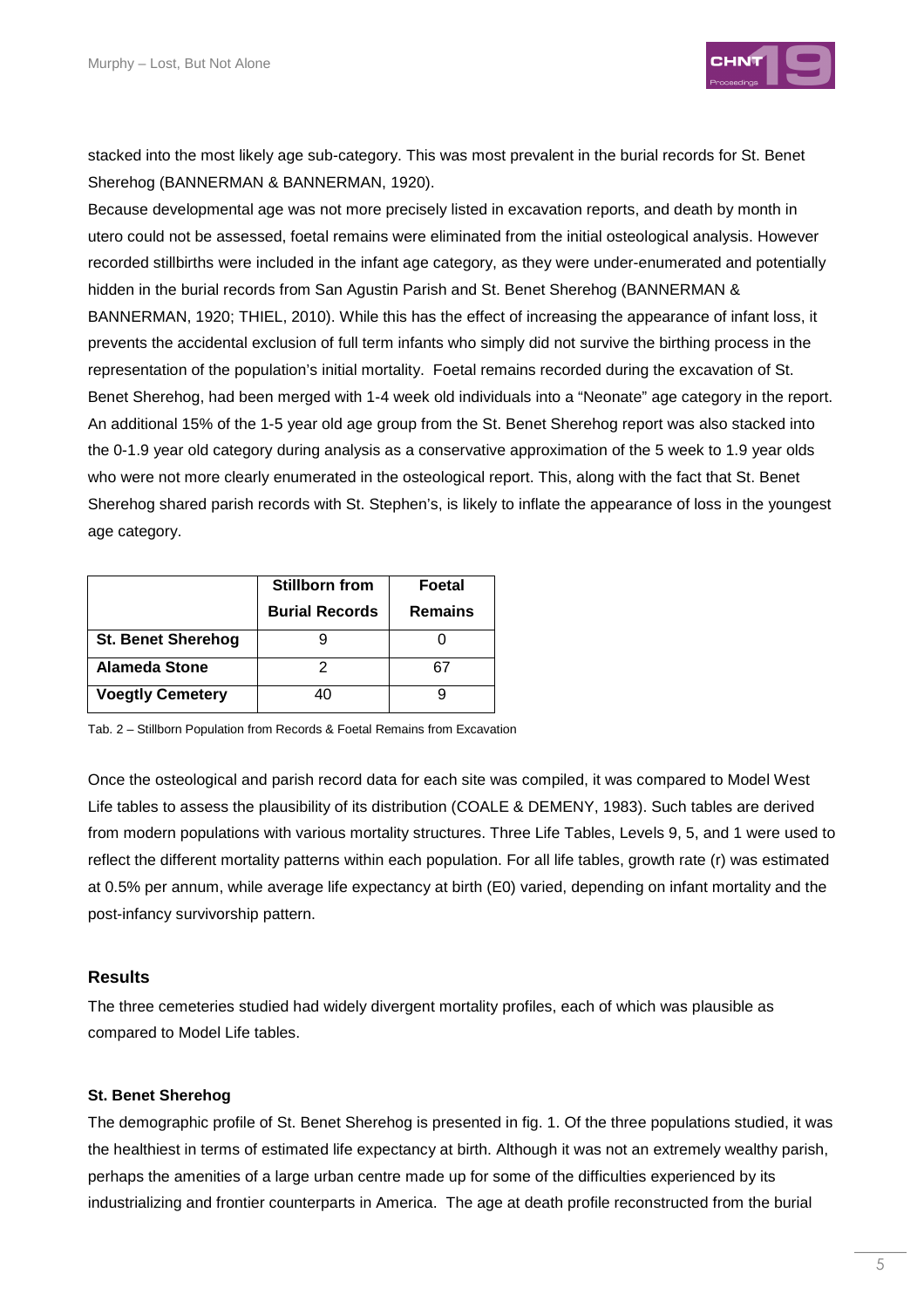

records most closely resembled a Level 9 Model Life Table with an average life expectancy at birth (E0) of 40 years and an annual growth rate (r) of 0.5%. It had the lowest proportion of infant deaths of all the samples (20.8%). Most of these deaths were clustered around the time of birth, indicating unsanitary birthing practices, congenital disorder, or enfeeblement.



Fig. 1 – Proportional Mortality by Age at St. Benet Sherehog Compared to Model West life Table 9

The osteological samples of adult individuals displayed an excess of deaths in the 18-35 year age group and a corresponding deficit in the >50 years category when compared to the profile generated from the burial records. This is most likely the result of enumeration errors due to the difficulty of accurately aging individuals ~40 years old and older using skeletal indicators. From the parish records, it is known that many individuals in this community survived well into their 70s and 80s. Compared to the Model West Tables, both early and late life mortality are slightly lower than expected. Despite this, the apparent loss between burial and recovery in the infant age category is the highest of any of the burial grounds studied (~10%). This is most likely because the records include two parishes with two distinct burial places, while only one burial place was excavated.

#### **The Alameda Stone Cemetery:**

The demographic profile for Alameda Stone is presented in fig. 2. The Alameda Stone Cemetery was compared with a Level 5 Model West Life Table, with an average life expectancy at birth of 30 years, to reflect the much higher level of infant mortality within this population. At almost 37%, infant mortality in this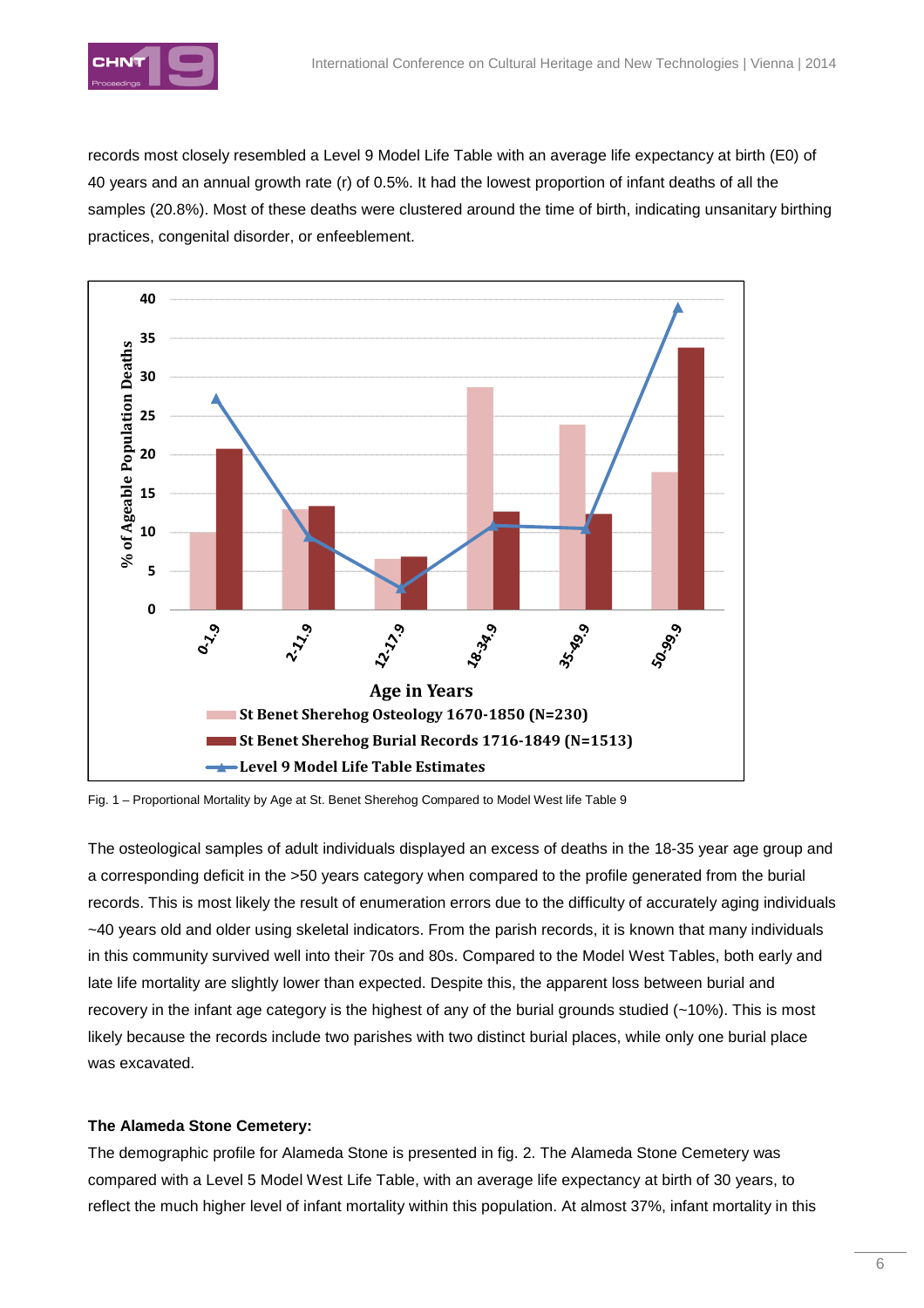

population was the second highest in this study. Unlike St. Benet Sherehog, much of Alameda Stone's infant death was concentrated around the age of a year. This may be associated with weaning hazard and the gastrointestinal diseases which would be expected to disproportionately affect south-western populations. While over-enumeration still occurred in the earlier adult age categories, its



Fig. 2 – Proportional Mortality by Age in the Alameda Stone Cemetery Compared to Model West Life Table 5

extent was not as great as for St. Benet Sherehog. This may be owing to the fact that fewer people in this population survived into advanced age, as well as the fact that St. Benet Sherehog included more "unageable" adult individuals, who were stacked more evenly across the age categories. Compared to the Model West Tables, the profile of adult mortality is slightly abnormal: higher than expected among younger adults, and lower than expected among the elderly. This may reflect the risk of accident and violence in the "Wild West": a phenomenon which has been observed in neighbouring historical accounts and cemeteries.

#### **The Voegtly Cemetery:**

The demographic profile for the Voegtly Cemetery is presented in fig. 3. The mortality profile for Voegtly Cemetery reconstructed from burial records was very similar to a Level 1 Model Life Table, which reflects its very high infant and child mortality (52% and 17% respectively). This was the highest of all the cemeteries, even slightly exceeding the Model Life Table which it most closely matched. Its child mortality (2- 11.9 years) was also higher than any other population, dropping off in adolescence (12-17.9 years) to the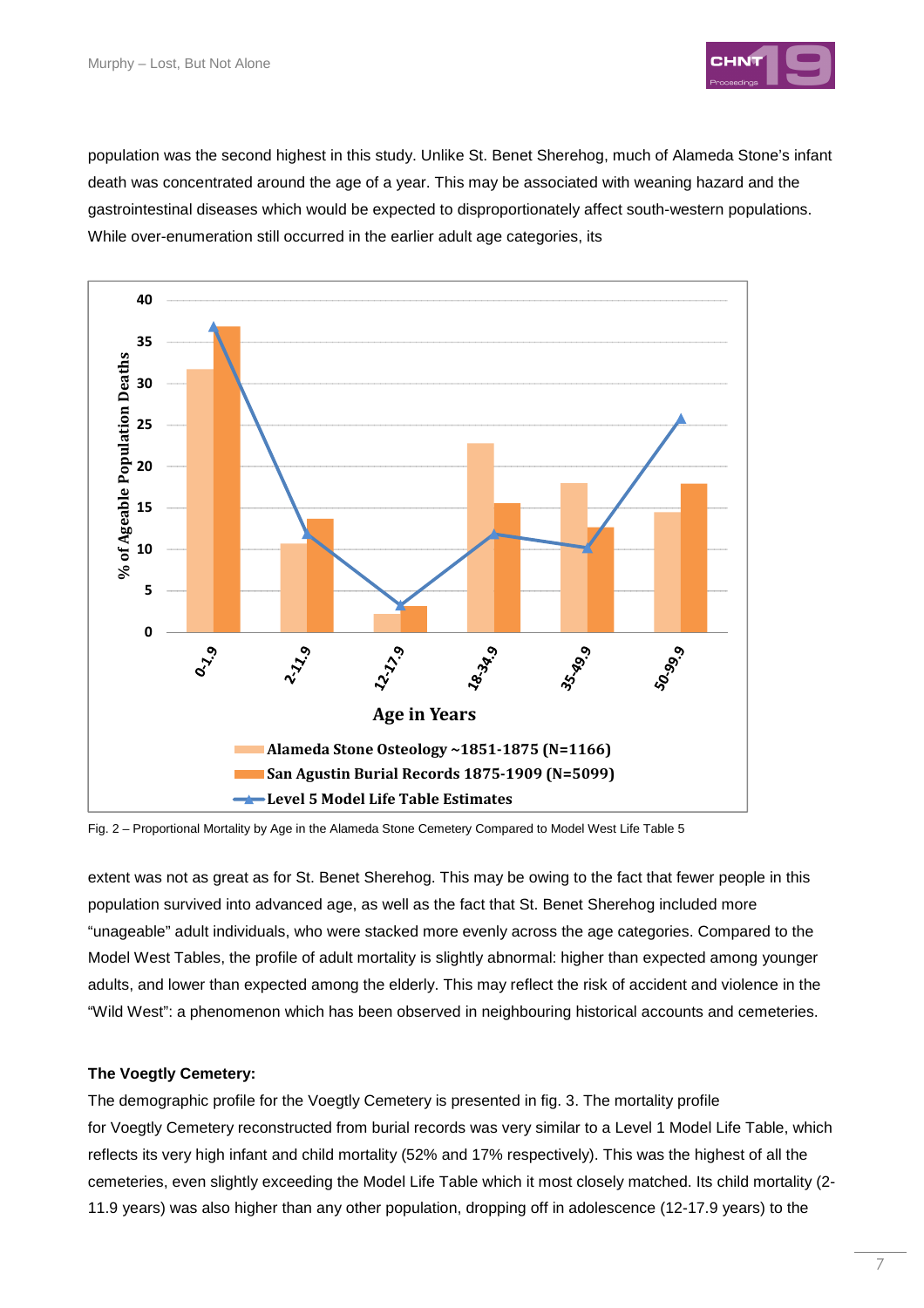

very low figure of 2%. The appearance of infant mortality in this population may be inflated by the high number of stillbirths recorded in the parish records. As with the other populations, some over-enumeration of young adults and under-enumeration of the geriatric persisted. However it was less pronounced than in either of its counterparts, due to the proportionally high infant mortality and correspondingly low mortality among the elderly. During this time, Old Alleghany Town had a growing population. It was an emerging centre of trade and manufacturing, which brought with it prosperity as well as increasingly urbanized conditions and labour.



Fig. 3 – Proportional Mortality by Age in the Voegtly Cemetery Compared to Model West Life Table 1

## **Stillbirths & Foetal Remains:**

The inclusion of osteologically-determined stillbirths was attempted in order to see to what extent this would diminish the appearance of loss in the infant category. As St. Benet Sherehog's foetal remains were already merged with infants in the reporting of the osteological sample, no change could be studied. The results are presented in fig. 4. As anticipated, the inclusion of stillbirths in the infant age category reduced the appearance of the loss of infants in both populations. Voegtly Cemetery displayed a 2% difference, while Alameda Stone had a discrepancy of 4% between the two osteological estimates.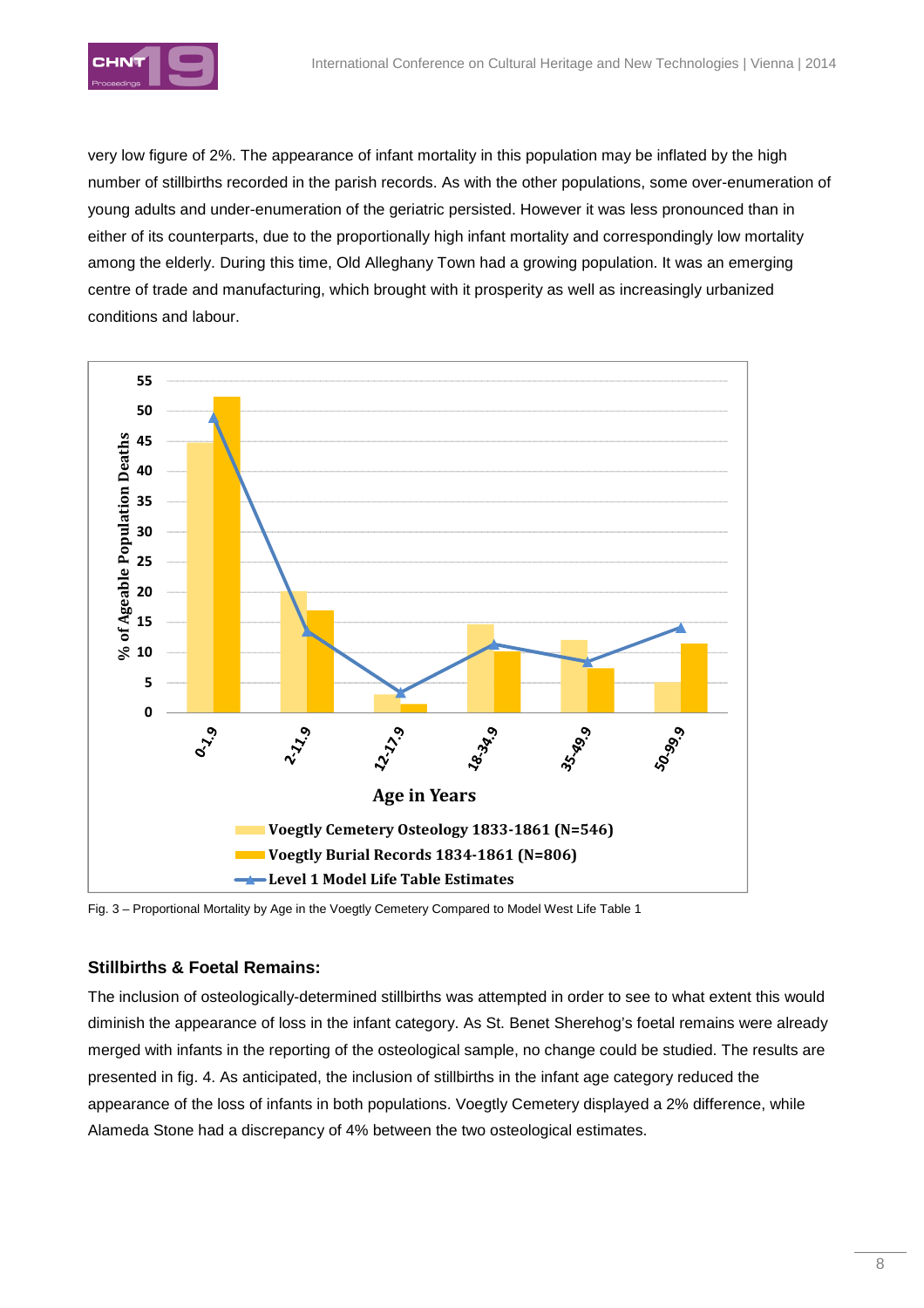



Fig. 4 – Proportional Loss to Infants Including Foetal Remains

The proportional loss or gain of infants from the total cemetery population only reflects one aspect of taphonomic activities. It would be possible, for example, to witness a rise in the proportion of infants from burial to excavation if no infants were lost, while losses to adults were severe. Comparing proportional loss by discrete age group is most useful for determining to what extent the demographic profile of the skeletal assemblage from the cemetery maintains its initial distribution as shown by documentary records. In all examples in this study, proportional change is relatively minor and predictable among the young, but more inaccurate among adults who tend to be incorrectly aged. In order to determine whether infants are actually lost with higher frequency than adults, the percent total loss or gain from each age category must be studied from the original number in each age category (infant, child, or adult) from the burial records. To determine whether the total loss of infants was comparable to the loss of adults and children, the 2-17.9 year olds were grouped together, and all adult age categories were grouped. The loss within each age group was then tabulated. The results are presented in fig. 5.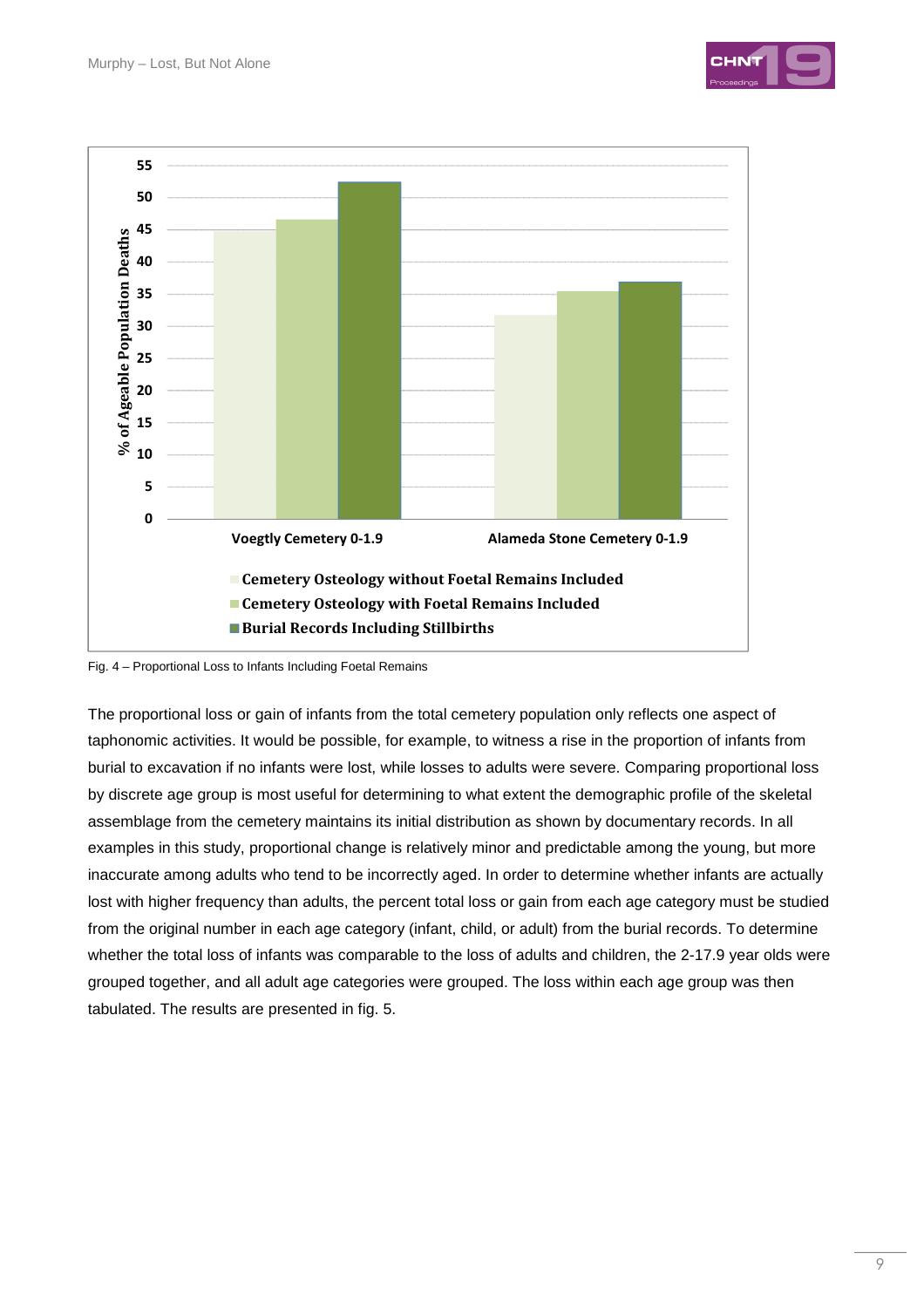



Fig. 5 – Absolute Loss Among Infants, Children, and Adults

The three cemeteries had variable loss rates for infants. Alameda Stone and St. Benet Sherehog were similarly high: 80% and 90% loss respectively. The loss of infants at Voegtly Cemetery was a lesser 40%. Despite these different rates of loss between cemeteries, within each cemetery, the rate of loss was actually quite similar for infants, children, and adults. In the case of Alameda Stone, the loss of children was actually greater than either infants or adults. Although the loss of infants tended to be slightly higher than the loss of adults in all samples, it was never more than a difference of 13%. The inclusion of foetal remains slightly reduced the appearance of infant loss, save at St. Benet Sherehog where no foetal remains were enumerated.

## **Discussion**

The three cemeteries in this study were quite demographically different from one another according to their burial records. At 21%, St. Benet Sherehog had the lowest infant mortality. From the records, it is also known that the adults in this population enjoyed the greatest chance of longevity, with many individuals surviving into their 70s and 80s. Age-specific infant deaths in the records clustered around birth, implicating congenital disorder or unsanitary birthing practices. San Agustin had the second greatest infant mortality. It was a relatively high 37%, even taking into account the fact that most who reached adulthood still died before achieving the age of 60. Of these deaths, more took place in early adulthood than was the case in the other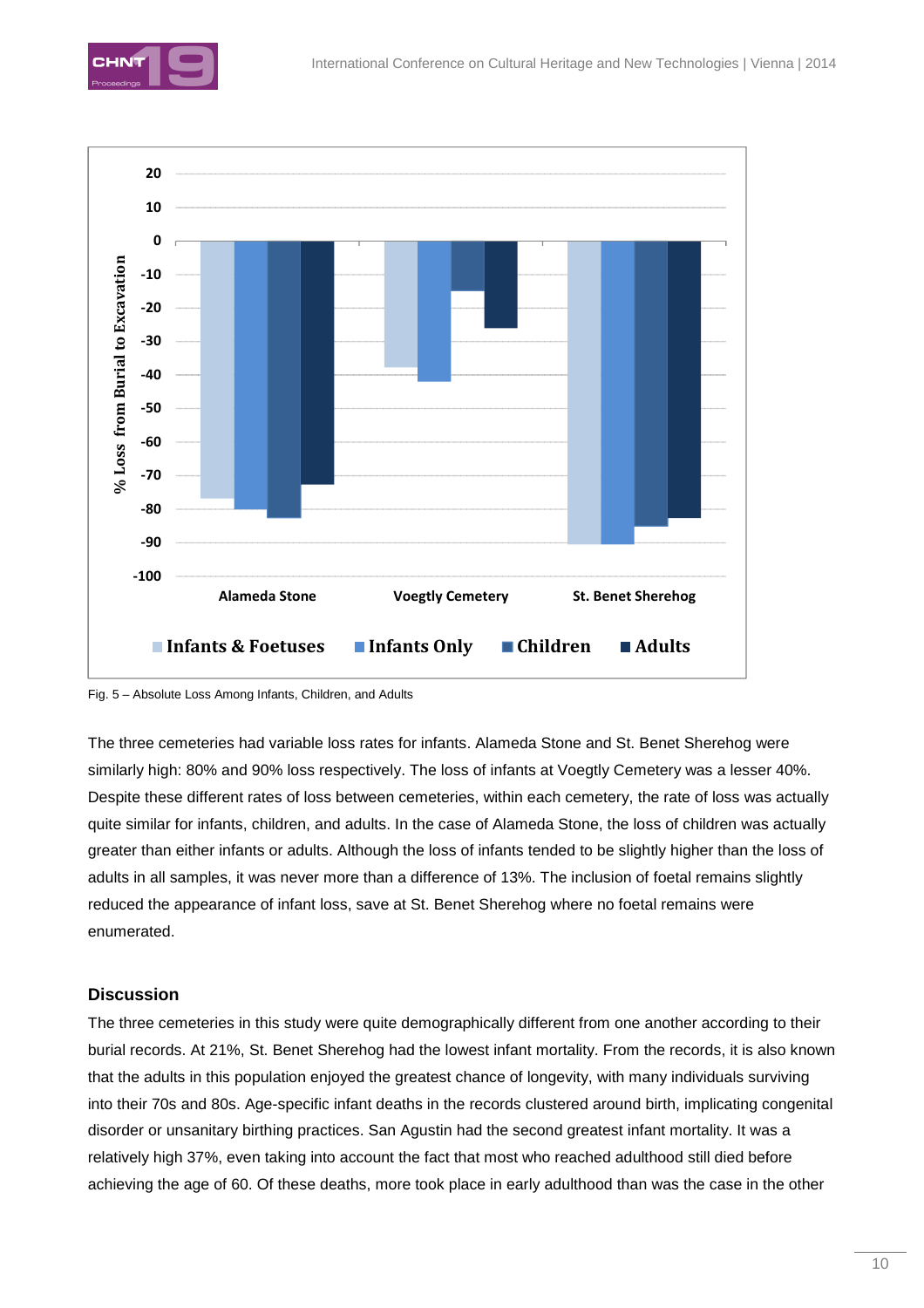

cemeteries. This is possibly a reflection of the risks of frontier life. Unlike St. Benet Sherehog, the bulk of its infant deaths were clustered late in the second year of life, likely indicating weaning hazards and disease in Arizona's hot climate.

Voegtly Cemetery had the highest infant mortality of all (52%). Childhood mortality in this sample was also higher than the other populations, while death among the geriatric category was proportionately reduced. Of the populations, Voegtly appears to be the least healthy from the demographic profile, with the fewest individuals surviving to adulthood. This may be a reflection of the industrializing conditions of the city at the time, which may have been particularly deleterious to infants and children as they lost caregivers to industry or entered into dangerous employment conditions themselves. Urban living conditions are also hazardous to the young, with poor sanitation, heightened exposure to epidemic diseases, and increased risk of respiratory ailments contributing to mortality. Infant mortality in this population may also be artificially inflated due to the high number of stillbirths in the parish records, compared to its contemporaries whose inclusion or exclusion of stillbirths is uncertain.

The comparatively few stillbirths recorded for Alameda Stone and St. Benet Sherehog may imply a) that fewer stillbirths occurred in these parishes b) stillbirths were buried/disposed of in some other way or c) those who were stillborn were included in the burial records and either intentionally or incidentally not recorded specifically as stillbirths. The former may have been a way of circumventing Anglican/Catholic doctrine that discouraged the burial of unbaptised infants in consecrated ground. The osteological evidence from all cemeteries would suggest that stillbirths were buried. This is also implied by other burial records from the time period which recorded family members providing lay baptisms for neonates whose death seemed imminent. The Hispano-american belief in "los angelitos", small children whose purity assured that they would surpass purgatory and go directly to heaven, further substantiates these assertions (HEILEN & GRAY, 2010).

Comparison to Model West Life Tables resulted in plausible matches for the mortality profiles of each cemetery based on the available burial records. This indicates that mortality may vary greatly between populations and still be credible. Furthermore, the similarity of the excavated samples to the initial mortality profiles means that researchers may trust to a large extent the proportion of infant mortality represented by a thoroughly excavated burial population. Examining associated records can make researchers even more confident in this knowledge. This is especially true when probable causes behind age-specific death within a population are obvious from the records. Even within a population, high mortality in one age category may not correspond with overall high mortality. Alameda Stone is an example of this, with high infant mortality and a reasonable number of elderly adults. By contrast, high early life mortality in Voegtly Cemetery corresponded with earlier death among adults, with only around 10% surviving above the age of 60. The absolute loss of individuals in any given age group ranged between samples from 14 - 90%. Despite this, it was similar between age groups in any given cemetery. Losses to infants were slightly higher than adults, however only by 3 - 14%. In the case of the Voegtly cemetery, the loss of children was actually greater than the loss of infants. This seems to imply that where losses are high in one age category, they will be high in all.

There are several caveats to these promising results. The necessity of accurate and fairly precise aging for the entire population in excavated cemeteries is of paramount importance. Without the presence of this data,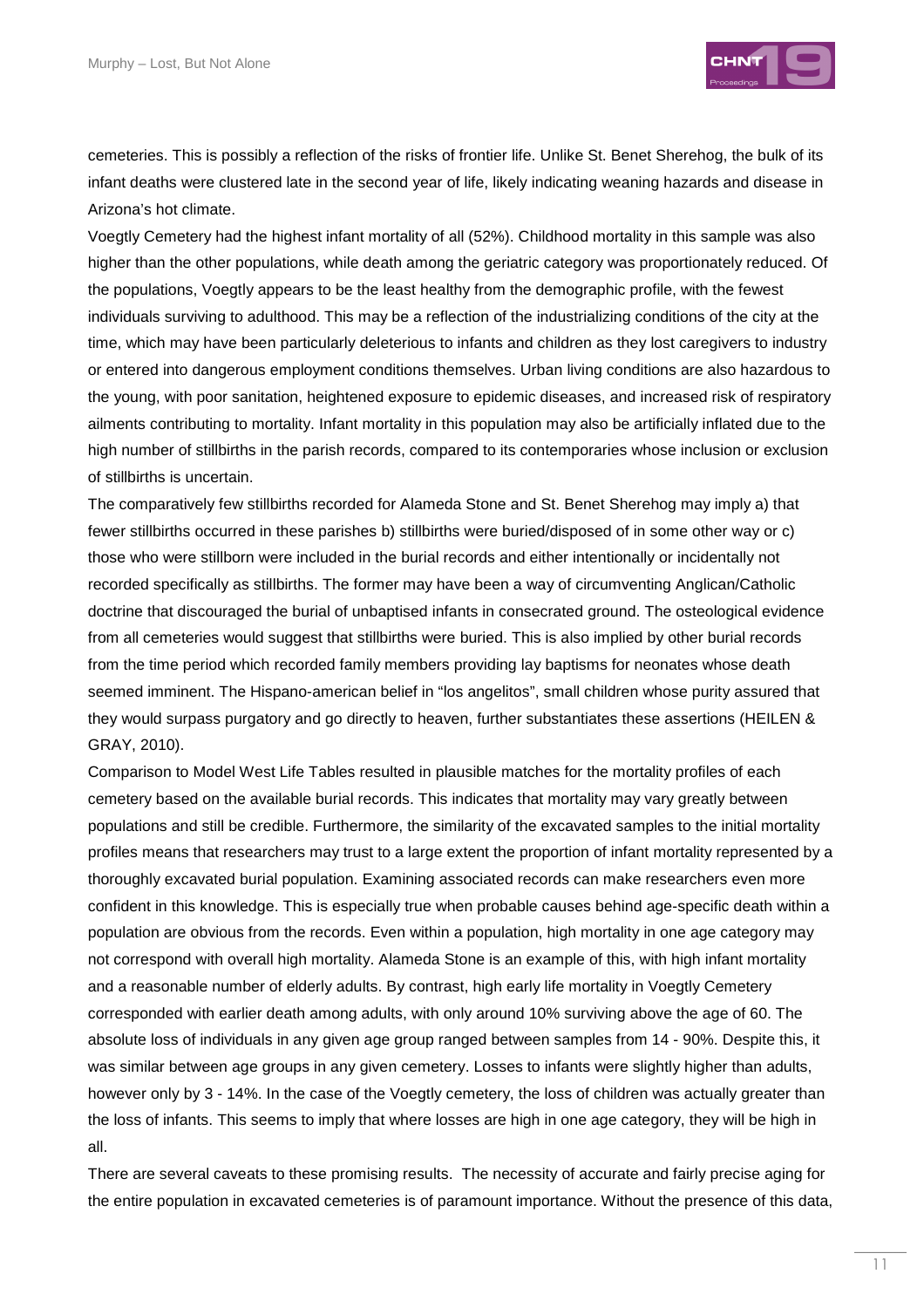

demography cannot be studied. Because cemeteries are often organized in sections, an incompletely excavated cemetery may also be skewed. It is important to study cemeteries which have had large percentages of their original burials cleared using archaeological methods, or which at least involve a large sample size taken from different areas. Since there are a range of realistic mortalities, it is also important to consider each cemetery in context. One would not expect the mortality in a suspected plague pit or military cemetery to be perfectly average.

#### **Conclusions**

Each group of cemetery records within this study demonstrated plausible infant (0 - 1.9 year-old) mortality rates as compared to Model West Life Tables. These ranged from 52% to 21%. Mortality estimates derived from the osteological evidence in this age category were consistently 5 - 10% lower than those obtained from burial records for the same cemetery. The absolute loss of individuals varied markedly between samples. However, it was found to be quite similar across age groups within each cemetery, with attrition in the infant category only 3 - 14% greater than losses among adults.

From this, we can conclude that the mortality profile of an excavated cemetery may fairly closely resemble the actual mortality profile of the cemetery. However, researchers should beware over-enumeration in early adulthood, and minor losses among juveniles. While the absolute loss of infants does appear to be slightly greater than that of adults, it is not excessively so. In some cases, the loss to children may actually be greater. A more persistent trend than loss in any one age category seems to be the overall similarities between infants, children, and adults in a given cemetery; where loss is fairly high in among one group, it appears to be high among all of them.

#### **References**

ACSADI, G.Y. & NEMESKERI, J. (1970). History of the Human Lifespan and Mortality. Budapest: Akademiai Kiado.

ARCHER, M.S. (2004). "Rainfall and Temperature Effects on the Decomposition Rate of Exposed Neonatal Remains." Science & Justice 44, no. 1: 35–41.

BAKER, B. J.; DUPRAS, T. L. & TOCHERI, M. W. (2005). The Osteology of Infants and Children. Austin: Texas A & M University Press.

BANNERMAN, W. B. & BANNERMAN, Maj. W. B. (1920). The Registers of St. Stephen's Walbrook and of St. Benet Sherehog, London Part II. London: Publications of the Harlean Society.

BELLO, S. M.; THOMANN, A.; SIGNOLI, M.; DUTOUR, O.; & ANDREWS, P. (2006). "Age and Sex Bias in the Reconstruction of Past Population Structures." American Journal of Physical Anthropology 129, no. 1: 24–38.

BUCKBERRY, J. (2007). "Missing, Presumed Buried? Bone Diagenesis and the Underrepresentation of Anglo Saxon Children." Assemblage 5 available at http://www.assemblage.group.shef.ac.uk/5/buckberr.html.

CALDWELL, J. C. (1976). "Toward a restatement of demographic transition theory". Population and Development Review 2 (3/4): 321– 366.

CALDWELL, J. C. & CALDWELL, B. K. (2003). "Pretransitional Population Control and Equilibrium." Population Studies 57: 199-215.

CARTER, D. O.; YELLOWLEES, D.; & TIBBETT, M. (2008). "Temperature Affects Microbial Decomposition of Cadavers (Rattus Rattus) in Contrasting Soils." Applied Soil Ecology 40, no. 1: 129–137.

CARTER, D. O.; YELLOWLEES, D.; & TIBBETT, M. (2010). "Moisture Can Be the Dominant Environmental Parameter Governing Cadaver Decomposition in Soil." Forensic Science International 200, no. 1–3: 60–66.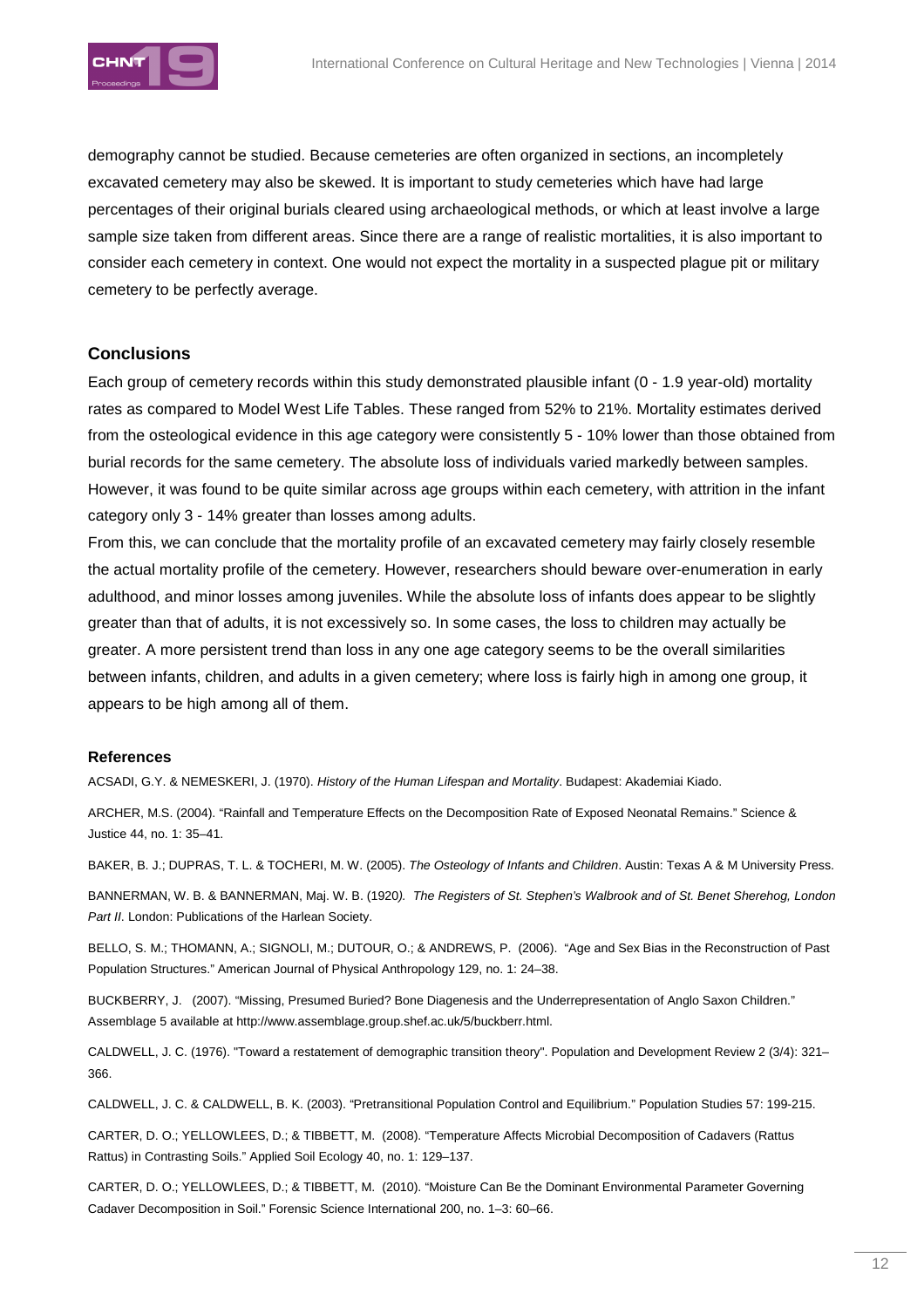

CHAMBERLAIN, A. (2006). Demography in Archaeology. Cambridge: Cambridge University Press.

COALE, A. J. & DEMENY, P. (1983). Regional Model Life Tables and Stable Populations. London: Academic Press.

DENYS, C. (2002). "Taphonomy and Experimentation." Archaeometry 44, no. 3: 469–484.

DJURIC, M., DJUKIC K, MILOVANOVIC P, JANOVIC A, and MILENKOVIC P. (2011). "Representing Children in Excavated Cemeteries: The Intrinsic Preservation Factors." Antiquity 85 250–262.

FERNANDEZ-JALVO, Y.; ANDREWS, P.; PESQUERO, D.; SMITH, C.; MARIN-MONFORT, D.; SANCHEZ, B.; GEIGL, E.M.; & ALONSO, A. (2010). "Early Bone Diagenesis in Temperate Environments: Part I: Surface Features and Histology." Palaeogeography, Palaeoclimatology, Palaeoecology 288, no. 1–4: 62–81.

GORDON, C. C., & BUIKSTRA, J.E.. (1981). "Soil pH, Bone Preservation, and Sampling Bias at Mortuary Sites." American Antiquity 46, no. 3: 566–571.

GRAUER, A.L., & MCNAMARA, E.M. (1995). "A Piece of Chicago's Past: Exploring Childhood Mortality in the Dunning Poorhouse Cemetery." In A.L. Grauer (ed) Bodies of Evidence: Reconstructing History Through Skeletal Analysis, 91–103.

GUY, H., MASSET, C., & BAUD, C.A. (1997). "Infant Taphonomy." International Journal of Osteoarchaeology 7 (3): 221–229.

HEILEN, M. & GRAY, M. (eds.) (2010). Deathways and Lifeways in the American Southwest: Tucson's historic Alameda-Stone Cemetery and the transformation of a remote outpost into an urban city. Volume I: Context and Synthesis from the Joint Courts Complex Archaeological Project, Tucson, Arizona. Tucson: Pima County Cultural Resource and Historic Preservation Office.

HOLLINGSWORTH, T. H. (1968). "The Importance of the Quality of the Data in Historical Demography." Daedalus 97 (2): 415–432.

JANS, M.M.E.; NIELSEN-MARSH, C.M.; SMITH, C.I; COLLINS, M.J.; & KARS, H. (2004). "Characterisation of Microbial Attack on Archaeological Bone." Journal of Archaeological Science 31, no. 1: 87–95.

LANPHEAR, K. M. (1989). "Testing the Value of Skeletal Samples in Demographic Research: a Comparison with Vital Registration Samples." International Journal of Anthropology 4 (3): 185–193.

LEWIS, M. E., & GOWLAND, R. (2007). "Brief and Precarious Lives: Infant Mortality in Contrasting Sites from Medieval and Postmedieval England (AD 850–1859)." American Journal of Physical Anthropology 134 (1): 117–129.

MANIFOLD, B. (2013). "Differential preservation of children's bones and teeth recovered from early medieval cemeteries: possible influences for the forensic recovery of non-adult skeletal remains." Anthropological Review 76 (1): 23-49.

MANT, A. K. (1987). "Knowledge Acquired from Post-War Exhumations." In Death, Decay, and Reconstruction; Approaches to Archaeology and Forensic Science, edited by A. Boddington, A. N. Garland, and R. C. Janaway, 65–78. Manchester: Manchester University Press.

MILES, A. & WHITE, W. (2008). Burial at the Site of the Parish Church of St. Benet Sherehog Before and After the Great Fire: Excavations at 1 Poultry, City of London. MOLAS Monography 39. Museum of London Archaeological Service, London.

MORTON, R. J., & LORD, W.D. (2006). "Taphonomy of Child-Sized Remains: A Study of Scattering and Scavenging in Virginia, USA\*." Journal of Forensic Sciences 51, no. 3: 475–479.

NIELSEN-MARSH, C.M, & HEDGES, R.E.M. (2000 a). "Patterns of Diagenesis in Bone I: The Effects of Site Environments." Journal of Archaeological Science 27, no. 12: 1139–1150.

(2000 b). "Patterns of Diagenesis in Bone II: Effects of Acetic Acid Treatment and the Removal of Diagenetic CO32−." Journal of Archaeological Science 27, no. 12: 1151–1159.

ROSS, A. H., & CUNNINGHAM, S. L. (2011). "Time-since-Death and Bone Weathering in a Tropical Environment." Forensic Science International 204, no. 1–3: 126–33.

SAINZ DE LA MAZA KAUFMANN, M. (1997). "Contraception in Three Chibcha Communities and the Concept of Natural Fertility." Current Anthropology 38: 681-687.